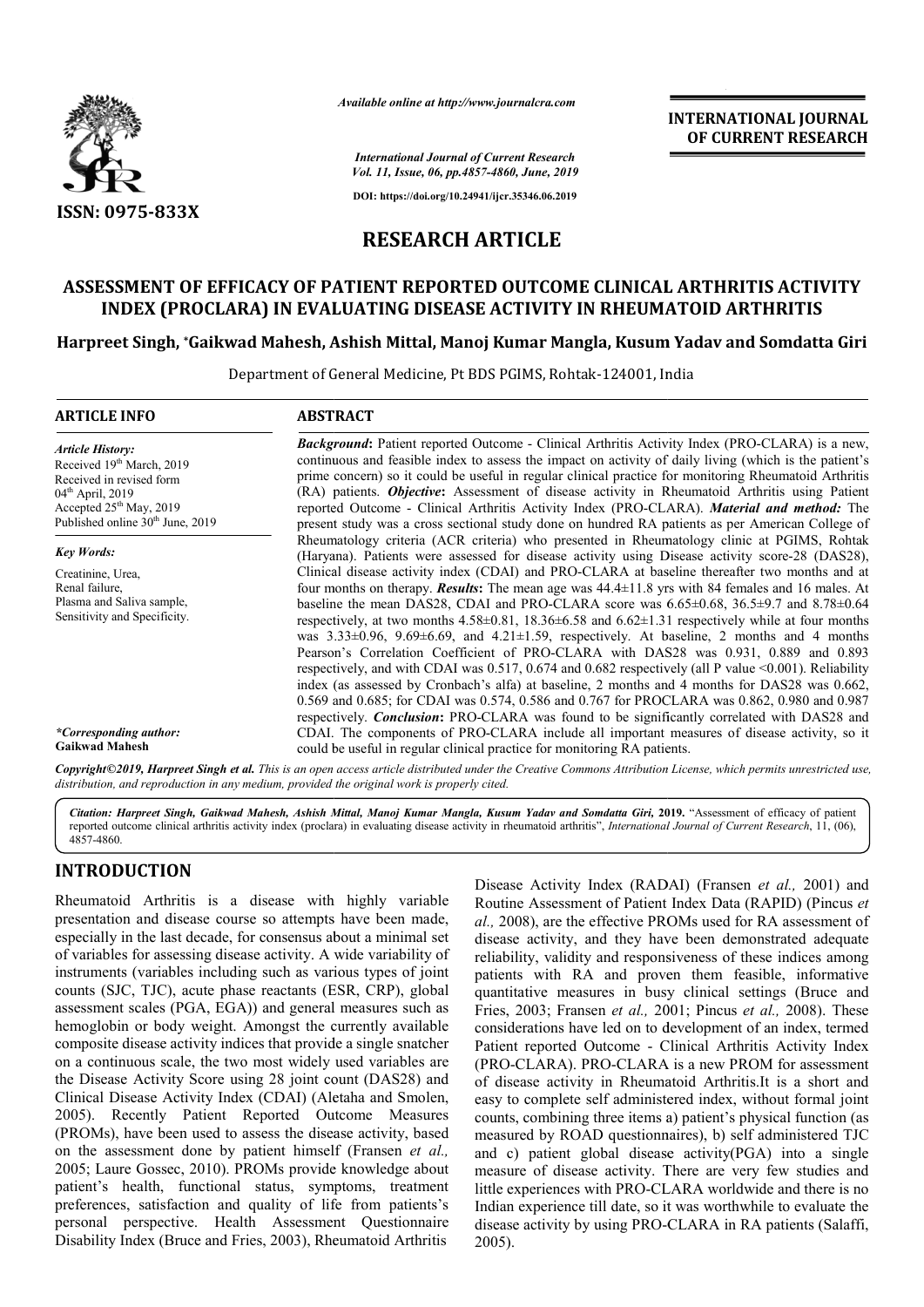## **MATERIALS AND METHODS**

A total of hundred patients of RA as per American College of Rheumatology criteria (ACR criteria 1987) reporting to the Out Patient Department of Rheumatology Clinic of Pt. B.D. Sharma PGIMS, Rohtak were enrolled in the study from. A written informed consent was taken from all patients of Rheumatoid Arthritis (RA) selected for being subjects in the study. All those patients of RA who were severely anaemic, any evidence of malignancy, hypothyroid, having evidence of severe renal, cardiac, liver or pulmonary disease were excluded from the study. Patients with any evidence of recent infections or developing infections during the study period were excluded from the study. All the subjects included in the study were detailed for their history and clinical examination. All these subjects underwent routine laboratory investigations including radiographic examination and biochemical evaluation at baseline. All the subjects were assessed for disease activity using DAS28, CDAI, and PRO-CLARA at baseline using the formula mentioned below:

DAS28: DAS28 =  $0.56\sqrt{T}$ JC +  $0.28\sqrt{S}$ JC +  $0.70$  (log ESR) +  $0.014$  (GH)

where, TJC = Tender Joint Count, SJC = Swollen Joint Count, ESR=Erythrocyte Sedimentation Rate (in mm/1st hr),  $GH =$ Global Health on visual analog scale(VAS), in 0 to 100 min

CDAI:  $CDAI = TJC + SJC + PGA + EGA$ 

where,  $TJC = Tender Joint Count, SJC = Swollen Joint Count,$ PGA = Patient Global Assessment of disease activity (as per VAS - 0 to 10 cm), EGA = Evaluator Global Assessment of disease activity (as per VAS - 0 to 10 cm)

PRO-CLARA: was calculated by summing the scores of three individual measures and dividing by three, and range from 1- 10 (Annexure-I)

All subjects continued with their medications and all three mentioned scores were reassessed at follow up at two months and four months.

#### **Statistical analysis**

Data was collected and analyzed by using the Statistical Package for social sciences version 11 and compared the PRO-CLARA score with DAS28 and CDAI score. Pearson's correlation was used, for all tests with p value of less than 0.05 and confidence interval kept at 95 percent. Values were expressed as numbers, percentage, mean±SD. Statistical significance was measured by p-value  $\leq 0.05$  = significant.

## **RESULTS**

In the present study, the mean duration of illness was  $67.5 \pm$ 59.8 months. The mean age of study group was  $46.17 \pm 11.47$ years and there were 84 females and 16 males. Eighty two were rheumatoid factor positive.

**Assessment of disease activity:** Disease activity of the study group were assessed using PRO-CLARA, DAS28 and CDAI score at baseline (M0), 2 months (M2) and at 4 months (M4) follow up (Tables I and II). The mean change in PRO-CLARA, DAS28, and CDAI from the base line was statistically significant (all p<0.001). Correlation of PRO-CLARA with DAS28 and CDAI: was studied at baseline (M0) and at follow up 2 months (M2),4 months (M4) using Pearson's correlation coefficient (r). All correlations were found to be statistically significant (p<0.001) (Table IV). Cronbach's Alpha was calculated to measure the reliability of indices. It was 0.662 for DAS28, 0.574 for CDAI and 0.862 for PROCLARA (Table V)

**Table I. Mean values of the disease activity characteristics of the study population**

| Variable   | Mean at M0<br>$(+ SD)$ | <b>Mean at M2</b><br>$(+ SD)$ | <b>Mean at M4</b><br>$(+ SD)$ | P<br>value |
|------------|------------------------|-------------------------------|-------------------------------|------------|
| <b>TJC</b> | $18.45 + 6.2$          | $8.75 + 3.97$                 | $3.78 + 2.99$                 | < 0.001    |
| <b>SJC</b> | $4.57 \pm 3.54$        | $2.01 \pm 2.1$                | $0.98 \pm 1.79$               | < 0.001    |
| <b>PGA</b> | $7.28 \pm 1.24$        | $4.38 \pm 1.58$               | $3.01 \pm 2.05$               | < 0.001    |
| <b>EGA</b> | $6.12 \pm 1.42$        | $3.19 \pm 1.09$               | $1.77 \pm 1.21$               | < 0.001    |
| <b>ESR</b> | $43.35 \pm 11.87$      | $25.52 \pm 8.45$              | $18.43 \pm 7.71$              | < 0.001    |
| GH         | 70.10±11.84            | $40 \pm 10.15$                | $24.20 \pm 12.4$              | < 0.001    |

TJC-tender joint counts; SJC-swollen joint counts;PGA-patient global assessment; EGA- evaluator global assessment; ESR-erythrocyte sedimentation rate; GH-Global health; M0-baseline ; SD- standard deviation; M2-two months; M4-four months.

**Table II . Showing disease activity variables of PROCLARA at M0, M2 and M4**

|                      | M0              | M2              | M4              |
|----------------------|-----------------|-----------------|-----------------|
| <b>Mean ROAD</b>     | $8.24 \pm 0.72$ | $6.34 \pm 1.37$ | $4.07\pm1.58$   |
| <b>Mean SELF-TJC</b> | $8.65 \pm 0.71$ | $6.65 \pm 0.91$ | $4.13 \pm 1.62$ |
| Mean GH              | $9.46 \pm 0.74$ | $6.99 \pm 1.45$ | $4.35 \pm 1.78$ |

#### **Table III. Table showing Mean values of disease activity scores at M0, M2 and at M4**

|                  | МO                  | M2                                    | M4              | p Value                |
|------------------|---------------------|---------------------------------------|-----------------|------------------------|
| <b>DAS28</b>     | $6.65 \pm 0.68$     | $4.58 \pm 0.81$                       | $3.33 \pm 0.96$ | < 0.001                |
| <b>CDAI</b>      | $36.5 \pm 9.7$      | $18.36 \pm 6.58$                      | $9.69 \pm 6.69$ | < 0.001                |
| <b>PROCLARA</b>  | $8.78 \pm 0.64$     | $6.62 \pm 1.31$                       | $4.21 \pm 1.59$ | < 0.001                |
| DACOQ<br>Digoggo | $A$ of $\mathbf{r}$ | CDAT<br>$S_{\alpha\alpha}$ $\gamma$ . | Clinical        | $a$ otivity<br>digoggo |

Activity Score-28; CDAI, Clinical disease activity index;PRO-CLARA-Patient reported Outcome - Clinical Arthritis Activity Index ; M0-baseline ; SD- standard deviation; M2-two months; M4-four months

**Table IV. Correlation between the DAS28, CDAI and PRO-CLARA at baseline (M0) and follow up of two months (M2), four months (M4)**

| <b>Disease activity score</b> | Pearson's coefficient correlation |                |                |                           |  |  |  |  |
|-------------------------------|-----------------------------------|----------------|----------------|---------------------------|--|--|--|--|
|                               | M <sub>0</sub>                    | M <sub>2</sub> | M <sub>4</sub> | P value                   |  |  |  |  |
| <b>DAS28 and PROCLARA</b>     | 0.931                             | 0.889          | 0.893          | < 0.001                   |  |  |  |  |
| CDAI and PROCLARA             | 0.517                             | 0.674          | 0.682          | < 0.001                   |  |  |  |  |
| . <i>. .</i><br>.             |                                   |                |                | $\mathbf{r}$ $\mathbf{r}$ |  |  |  |  |

DAS28-Disease Activity Score-28;CDAI-Clinical disease activity index;PRO-CLARA-Patient reported Outcome-Clinical Arthritis Activity Index ; M0 baseline ; SD- standard deviation; M2-two months; M4-four months.

**Table V. Table showing the Cronbach's Alpha value of PRO-CLARA, DAS28 and CDAI**

|                 | $\mathbf{M}0$ | M2                            | M4                                                                              |
|-----------------|---------------|-------------------------------|---------------------------------------------------------------------------------|
| <b>PROCLARA</b> | 0.862         | 0.980                         | 0.987                                                                           |
| <b>DAS28</b>    | 0.662         | 0.569                         | 0.685                                                                           |
| CDAI            | 0.574         | 0.586                         | 0.767                                                                           |
| $\overline{a}$  |               | $\sim$ $\sim$ $\sim$ $\sim$ 1 | $\mathbf{A}$ and $\mathbf{A}$ are associated in the final state of $\mathbf{A}$ |

PRO-CLARA:Patient reported Outcome-Clinical Arthritis Activity Index; DAS28: Disease Activity Score-28; CDAI: Clinical disease activity index

### **DISCUSSION**

The last two decades has been the major advances in the care of patients with Rheumatoid arthritis (RA). New therapeutics are available that significantly reduce disease activity, improve physical function and reduce damage to the joints that, over time, can reduce to the disability. Critical to accomplishing these important advances has been the development and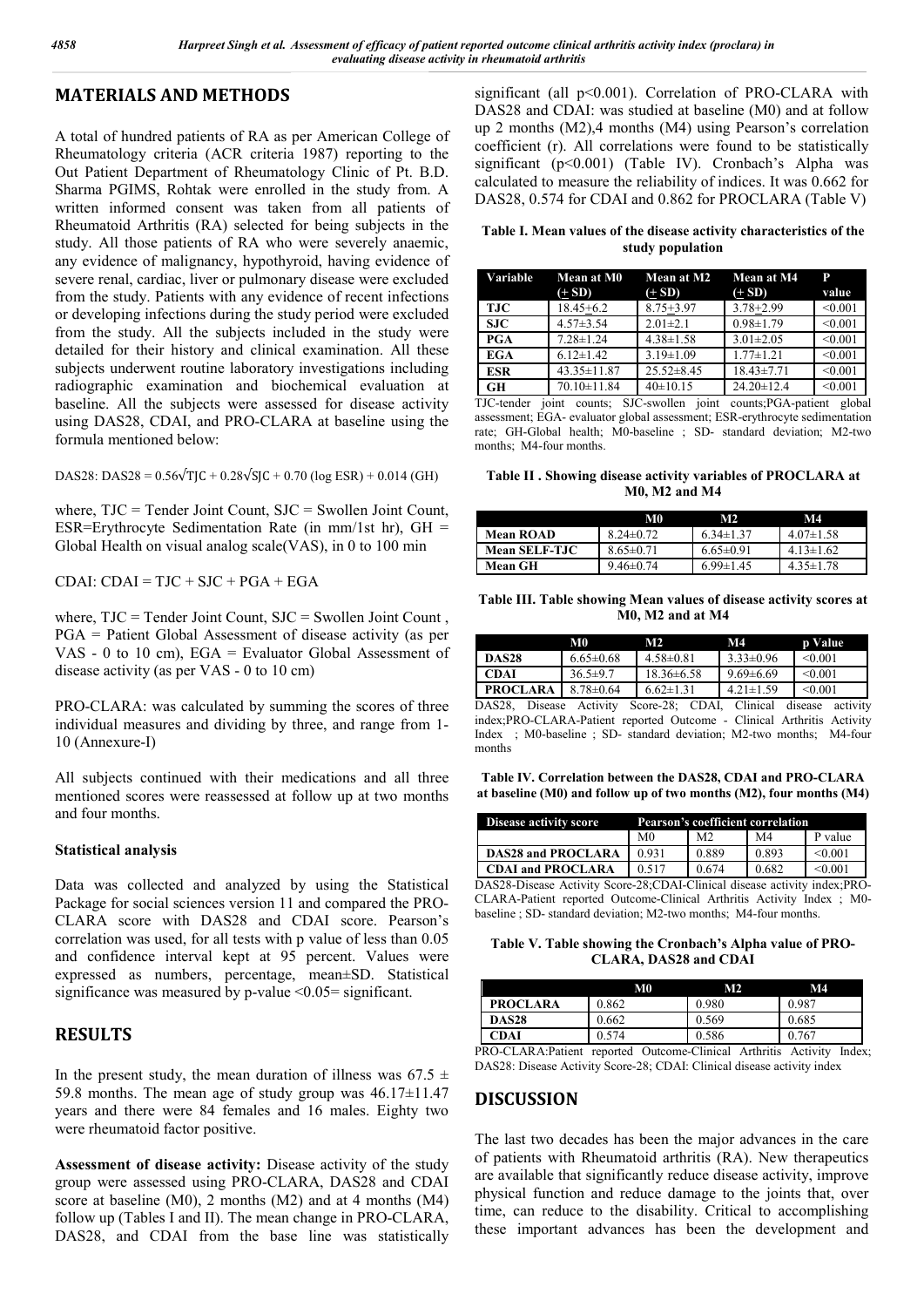refinement of measurement of tools (based on patient reported outcome or physician reported outcomes) to accurately assess the disease activity in clinic/ clinical trials for treatment to target (i.e. to achieve remission). Currently used disease activity measures incorporate some or all core set variables: a) physician assessed measures (tender/ swollen joint count, physician global assessment), b) patient assessed measures (pain, physical function, patient global assessment) and c) laboratory measures (acute phase reactants- erythrocyte sedimentation rate (ESR), C reactive protein (CRP) (Marjonne *et al.,* 2008). Patient reported outcome measures (PROMs) based on the above core set variables and reported by patient themselves have been found to provide knowledge about patients health including functional status of quality of life by their own personal perspectives (Fransen *et al.,* 2005; Laure Gossec, 2010). Patient reported Outcome - Clinical Arthritis Activity Index (PRO-CLARA) (Salaffi *et al.,* 2010) a PROM, measures all components but too few studies are available testing its potential use in RA. This study was planned to find the utility of PRO-CLARA and also its correlation with physician related outcome measures-Disease activity score-28 (DAS28) and Clinical disease activity index (CDAI). Disease activity was monitored by using physician assessed disease activity score (DAS28 and CDAI) and also patient assessed disease activity measure (PRO-CLARA). There was significant reduction of disease activity over 4 months of duration (Table III). PRO-CLARA was compared with CDAI and DAS28 at baseline, and follow up (at 2 months and 4 months). Pearson's coefficient was found to be statistically correlated between PRO-CLARA and DAS28 (0.931; 0.889 and 0.893 respectively) and with CDAI (0.517;0.674 and 0.682 respectively) (Table 4). In a similar study done by Sallaf *et al.*  PROCLARA index was compared with DAS28 and CDAI, and was significantly correlated with spearman's correlation coefficient of 0.835 and 0.897 respectively(as our study) showing high reliability factor (Salaffi *et al.,* 2005). The internal consistency (cronbach's alfa) for the three measures used- DAS28, CDAI and PROM was 0.662; 0.574; and 0.86 respectively (Table V). Saffal *et al.* also observed cronbach's alfa for PROCLARA to be 0.893 indicating high reliability. In the present study at baseline and during follow up at 2 months and 4 months, the internal consistency of PROCLARA was found to be highest as compared to DAS28 and CDAI (Table V). In the present study PROCLARA (Patient Reports Outcome-Clinical Arthritis Activity ), an index without formal joint counts, correlated very well and had substantial level of agreement with the DAS28 and CDAI (the time tested clinical tools for assessment of disease activity in clinical trials and practice). Further PROCLARA also doesn't need any Laboratory back up/reports, is short, self administered and easy to calculate so PROCLARA in the present study was found to be effective tool for assessment of disease activity.

#### **Conclusion**

Hence it can be concluded that PROCLARA has similar validity to the other currently employed composite indices such as DAS28 and CDAI. PROCLARA does not include any laboratory measurement and therefore all variables are easily available at point of care in the clinical setting, which can in turn produce more consistency in timing and completeness of disease measurement. It is short, self administered and very easy to calculate and time saving Hence, it is a valid instrument that can be used in routine clinical care to follow patients of RA and to distinguish clinically effective therapies

from the ineffective ones. Therefore, PROCLARA should facilitate decision making by physicians and avoid lags in efficient treatment adaptation for patients with RA. However due to paucity of literature, more and larger studies (especially with follow ups) should be designed with PROCLARA index for assessment of disease activity in Rheumatoid Arthritis to test it's utility in day to day practise/research.

#### **REFERENCES**

- Fransen J, Moens HB, Speyer I. and Van Riel PL. 2005. Effectiveness of systematic monitoring of rheumatoid arthritis disease activity in daily practice: a multicentre, cluster randomised controlled trial. *Ann Rheum Dis.,* 64: 1294-8.
- Laure Gossec, 2010. Patient-Reported Outcomes in Rheumatoid Arthritis: Why are they Important and How Should They Be Assessed ?. *Turk J Rheumatol.,* 25: 99-104.
- Bruce B, Fries JF. 2003. The Stanford health assessment questionnaire (HAQ): a review of its history, issues, progress, and documentation. *J Rheumatol.,* 30:167-78.
- Fransen J, Forster A, Uebelhart D, Michel BA. 2001. Reliability and responsiveness of the RADAI, a self assessed rheumatoid arthritis disease activity index. *Ann Rheum Dis.,* 60 (11):345
- Pincus T, Swearingen CJ, Bergman M, Yazici Y. 2008. RAPID3 (Routine Assessment of Patient Index Data 3), a rheumatoid arthritis index without formal joint counts for routine care: proposed severity categories compared to disease activity score and clinical disease activity index categories. *J Rheumatol.,* 35:2136-47.
- Prevoo MLL, van't Hof MA, Kuper HH, van Leeuwen MA, van de Putte LBA, van Riel PLCM. 1995. Modified disease activity scores that include twenty eight-joint counts: development and validation in a prospective longitudinal study of patients with rheumatoid arthritis. Arthritis Rheum, 38: 44-8.
- Aletaha D. and Smolen J. 2005. The Simplified Disease Activity Index (SDAI) and the Clinical Disease Activity Index (CDAI): a review of their usefulness and validity in rheumatoid arthritis. *Clin Exp Rheumatol.,* 23: S100-8.
- Marjonne CW, Creemers, Leo BA. 2008. Rheumatoid Arthritis. In: Isenberg DA, Maddison PJ, Woo P, Glass D, Breedveld FC, editors. Oxford Text Book of Rheumatology, 3<sup>rd</sup> ed. New York: Oxford University Press; 697-710.
- Salaffi F, Stancati Neri R *et al.* 2005. Measuring functional disability in early rheumatoid arthritis: the validity, reliability and responsiveness of the recent-Onset Arthritis Disability (ROAD) index *Clin Exp Rheumatol.,* 23 (Suppl, 39):S31-42.
- Salaffi F, Bazzichi L, Stancati A. *et al.* 2005. Development of a functional disability measurement tool to assess early arthritis : The Recent Arthritis Disability (ROAD) questionnaires. *Clin Exp Rheumatol.,* 23:628-36.
- Salaffi F, Migliore A, Scarpellini M, Corsaro S.M., Lagana *et al.,* 2010. Psychometric properties of an index of three patient reported outcome (PRO) measures, termed the Clinical Arthritis Activity (PRO-CLARA) in patient with rheumatoid arthritis. *Clinical and Experimental Rheumatology.,* 28:186-200.